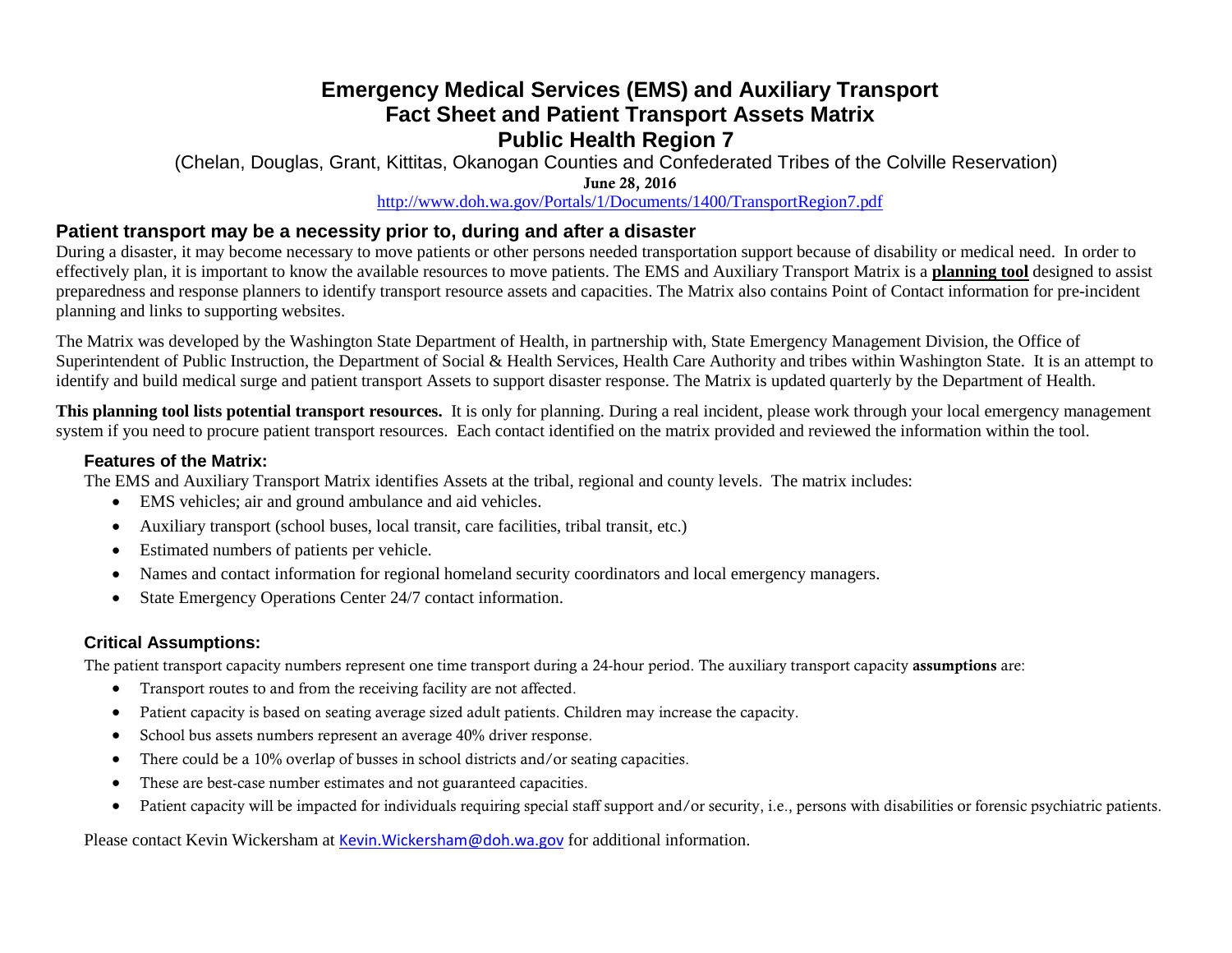| Region 7 EMS Patient and Auxiliary Patient Transport Assets and Capacities - June 28, 2016 |                                          |                        |                                                                              |                                                     |                                                      |                                                 |                                                                                        |                                 |                                                                                                                                                                                                                                                                                                                                                                                                                                                                                                                                                                                                 |
|--------------------------------------------------------------------------------------------|------------------------------------------|------------------------|------------------------------------------------------------------------------|-----------------------------------------------------|------------------------------------------------------|-------------------------------------------------|----------------------------------------------------------------------------------------|---------------------------------|-------------------------------------------------------------------------------------------------------------------------------------------------------------------------------------------------------------------------------------------------------------------------------------------------------------------------------------------------------------------------------------------------------------------------------------------------------------------------------------------------------------------------------------------------------------------------------------------------|
|                                                                                            | Number of Vehicles that May Be Available |                        |                                                                              |                                                     | Number of Patients that May Be Transported"          |                                                 |                                                                                        |                                 |                                                                                                                                                                                                                                                                                                                                                                                                                                                                                                                                                                                                 |
| County, Tribe,<br><b>Agency, Other</b>                                                     | Ground<br><b>Ambulance</b>               | Aid<br><b>Vehicles</b> | <b>County</b><br><b>Auxiliary</b><br><b>Transport</b> iii<br><b>Vehicles</b> | <b>Total</b><br><b>Transport</b><br><b>Vehicles</b> | Ground<br><b>Ambulance</b><br>Patients <sup>iv</sup> | Aid<br>Vehicles <sup>v</sup><br><b>Patients</b> | <b>County</b><br><b>Auxiliary</b><br><b>Transport</b> <sup>vi</sup><br><b>Patients</b> | <b>Total</b><br><b>Patients</b> | <b>Emergency Management Contacts</b><br>Name, Email, Work Phone, 24/7 Phone                                                                                                                                                                                                                                                                                                                                                                                                                                                                                                                     |
| Chelan                                                                                     | 23                                       | 48                     | 112                                                                          | 183                                                 | 69                                                   | 48                                              | 4,934                                                                                  | 5,051                           | Kent Sisson<br>kent.sisson@co.chelan.wa.us<br>509 630 7506<br>509-663-9911                                                                                                                                                                                                                                                                                                                                                                                                                                                                                                                      |
| <b>Douglas</b>                                                                             | 5                                        | 9                      | 81                                                                           | 95                                                  | 15                                                   | 9                                               | 5,278                                                                                  | 5,302                           | Mike Dingle<br>$mid(\overline{a} \cdot \overline{c} \cdot \overline{c} \cdot \overline{c} \cdot \overline{c} \cdot \overline{c} \cdot \overline{c} \cdot \overline{c} \cdot \overline{c} \cdot \overline{c} \cdot \overline{c} \cdot \overline{c} \cdot \overline{c} \cdot \overline{c} \cdot \overline{c} \cdot \overline{c} \cdot \overline{c} \cdot \overline{c} \cdot \overline{c} \cdot \overline{c} \cdot \overline{c} \cdot \overline{c} \cdot \overline{c} \cdot \overline{c} \cdot \overline{c} \cdot \overline{c} \cdot \overline{c} \cdot \overline$<br>509-888-6841<br>509-663-9911 |
| Grant                                                                                      | 30                                       | 31                     | 124                                                                          | 185                                                 | 90                                                   | 31                                              | 8,302                                                                                  | 8,423                           | <b>Grant County Duty Officer</b><br>509.237.2598<br>ecc@grantcountywa.gov                                                                                                                                                                                                                                                                                                                                                                                                                                                                                                                       |
| <b>Kittitas</b>                                                                            | 13                                       | 24                     | 46                                                                           | 83                                                  | 39                                                   | 24                                              | 3,307                                                                                  | 3,370                           | Gene Dana<br>gene.dana@co.kittitas.wa.us<br>509-962-7525<br>509-925-<br>8534 darren.higashiyama@co.kittitas.wa.<br><b>us</b>                                                                                                                                                                                                                                                                                                                                                                                                                                                                    |
| <b>Okanogan</b>                                                                            | 27                                       | 16                     | 71                                                                           | 114                                                 | 81                                                   | 16                                              | 4,637                                                                                  | 4,734                           | Maurice Goodall<br>em@co.okanogan.wa.us<br>509-429-2576<br>Glenda Beauregard<br>gbeauregard@co.okanogan.wa.us<br>509-422-7207<br>509-422-7232                                                                                                                                                                                                                                                                                                                                                                                                                                                   |
| <b>Confederated</b><br><b>Tribes of the</b><br><b>Colville</b><br><b>Reservation</b>       | $\overline{4}$                           | $\mathbf 0$            | 39                                                                           | 43                                                  | 12                                                   | $\mathbf{0}$                                    | 2,360                                                                                  | 2,372                           | <b>Rich Gorr</b><br>Richie.gorr@colvilletribes.com<br>509 63402439<br>Larry Robinette<br>(Alt) Larry.Robinette@colvilletribes.co<br>m<br>509-634-2018<br>509-634-1199                                                                                                                                                                                                                                                                                                                                                                                                                           |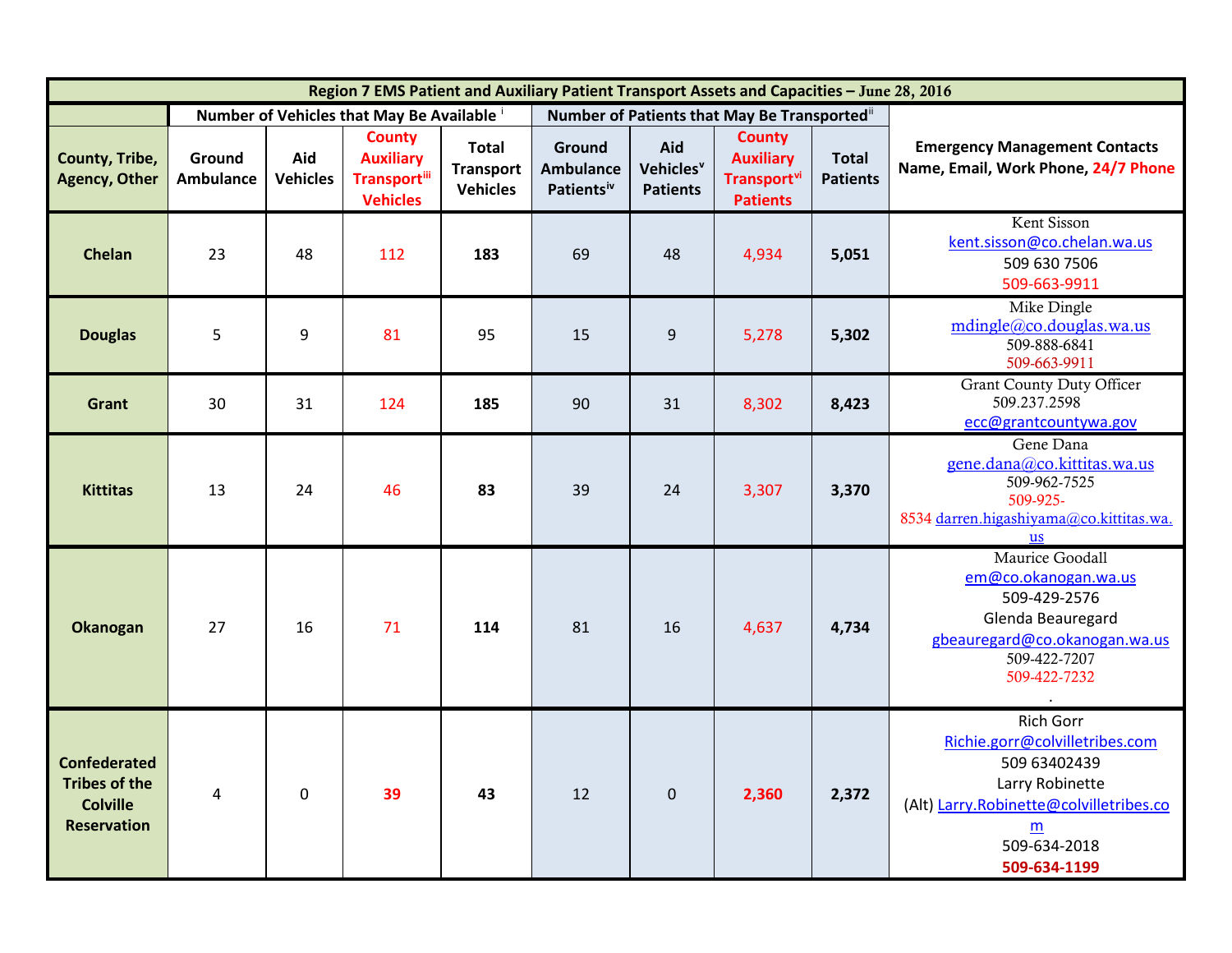<span id="page-2-5"></span><span id="page-2-4"></span><span id="page-2-3"></span><span id="page-2-2"></span><span id="page-2-1"></span><span id="page-2-0"></span>

| Region 7 EMS Patient and Auxiliary Patient Transport Assets and Capacities - June 28, 2016             |                     |                        |                                                                              |                                                     |                                                      |                                                 |                                                                                        |                                 |                                                                                                                                                                                                                                                                                                                                            |  |
|--------------------------------------------------------------------------------------------------------|---------------------|------------------------|------------------------------------------------------------------------------|-----------------------------------------------------|------------------------------------------------------|-------------------------------------------------|----------------------------------------------------------------------------------------|---------------------------------|--------------------------------------------------------------------------------------------------------------------------------------------------------------------------------------------------------------------------------------------------------------------------------------------------------------------------------------------|--|
|                                                                                                        |                     |                        | Number of Vehicles that May Be Available i                                   |                                                     | Number of Patients that May Be Transported"          |                                                 |                                                                                        |                                 |                                                                                                                                                                                                                                                                                                                                            |  |
| County, Tribe,<br><b>Agency, Other</b>                                                                 | Ground<br>Ambulance | Aid<br><b>Vehicles</b> | <b>County</b><br><b>Auxiliary</b><br><b>Transport</b> iii<br><b>Vehicles</b> | <b>Total</b><br><b>Transport</b><br><b>Vehicles</b> | Ground<br><b>Ambulance</b><br>Patients <sup>iv</sup> | Aid<br>Vehicles <sup>v</sup><br><b>Patients</b> | <b>County</b><br><b>Auxiliary</b><br><b>Transport</b> <sup>vi</sup><br><b>Patients</b> | <b>Total</b><br><b>Patients</b> | <b>Emergency Management Contacts</b><br>Name, Email, Work Phone, 24/7 Phone                                                                                                                                                                                                                                                                |  |
| <b>Department</b><br>of Social and<br><b>Health</b><br><b>Services</b>                                 |                     |                        | $6\phantom{1}6$                                                              | 6                                                   |                                                      |                                                 | 42                                                                                     | 42                              | Sue Bush<br>BushSA@dshs.wa.gov<br>(360) 902-8159<br>(360) 239-5419<br>Zane (Tim) Scott<br>Zane.scott@dshs.wa.gov<br>360-664-6029                                                                                                                                                                                                           |  |
| <b>Health Care</b><br><b>Authority</b><br>(HCA) Medical<br><b>Transportation</b><br>Sub<br>contractors |                     |                        | 78                                                                           | 78                                                  |                                                      |                                                 | 471                                                                                    | 471                             | Paul Meury<br>paul.meury@hca.wa.gov<br>(360) 725-1317<br>Stephen<br>Riehl, stephen.riehl@hca.wa.gov<br>360-725-1441<br><b>Regional Brokers</b><br><b>Marcy Durbin</b><br>Mdurbin@pfp.org<br>509-248-6793<br><b>Rusty Koontz</b><br>rustyk@specialmobility.org<br>509-534-9760<br>Hopelink<br>425-943-6766 (24/7)<br>dbuckley@hope-link.org |  |
| <b>Air Statewide</b>                                                                                   |                     |                        |                                                                              | 67                                                  |                                                      |                                                 |                                                                                        | 134                             |                                                                                                                                                                                                                                                                                                                                            |  |
| <b>REGION 7</b><br><b>TOTALS</b>                                                                       | 102                 | 128                    | 557                                                                          | 854                                                 | 306                                                  | 128                                             | 29,331                                                                                 | 29,857                          |                                                                                                                                                                                                                                                                                                                                            |  |
| <b>British</b><br>Columbia<br><b>Ambulance</b><br><b>Service</b>                                       | 478                 | 62                     |                                                                              | 549                                                 | 1,434                                                | 62                                              |                                                                                        | 1,514                           | Rod Salem<br>Rod.Salem@gov.bc.ca<br>(604) 660-1386                                                                                                                                                                                                                                                                                         |  |

EMS licensed vehicles data from the ILRS EMS Resources Report June 1, 2016